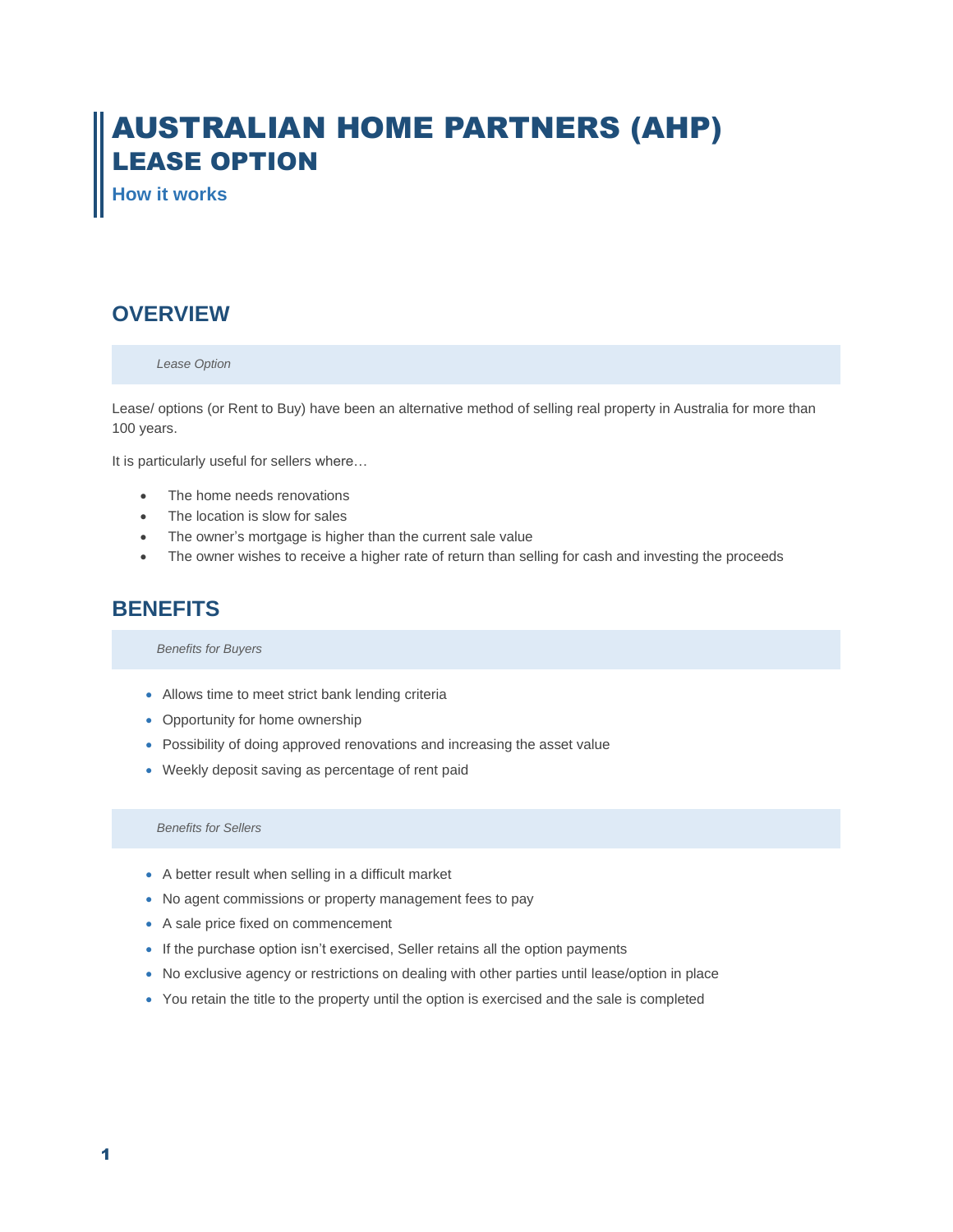# **THE PROCESS**

*The steps to the result*

- 1. Proposal
- 2. Heads of agreement
- 3. Contract
- 4. Implementation

#### **1. Proposal**

Australian Home partners presents a written proposal to the property owner, outlining the price offered, the rent amount and the option payments, together with the proposed term of the agreement.

#### **2. Heads of Agreement (HOA)**

Following acceptance of the initial proposal, this non-binding document provides the preliminary outline of the proposed agreement. It authorises Australian Home Partners to offer the home for lease option to its clients.

Owners are free to continue to offer a property for sale or rent through other means until a lease/option contract is in place. It is a requirement for owners to advise Australian Home Partners if the property is no longer available, eg it has been let, sold or withdrawn.

#### **3. Contract**

Upon selection of a Tenant/Buyer by Australian Home Partners, lease and option annexure forms are prepared for execution. It is recommended that the Seller and Tenant/Buyer seek advice from a legal practitioner prior to signing.

#### **4. Implementation**

On signing by all parties, AHP manages the tenancy and records the option payments as credit toward the purchase.

# **FREQUENTLY ASKED QUESTIONS**

#### **1. Is there any cost to the seller?**

No fees are charged to Sellers.

#### **2. How does AHP make money?**

In return for establishing and managing the agreement, AHP charges a higher sale price to the Buyer on settlement. This figure may include monies paid by the Buyer at the beginning, during and at the completion of sale.